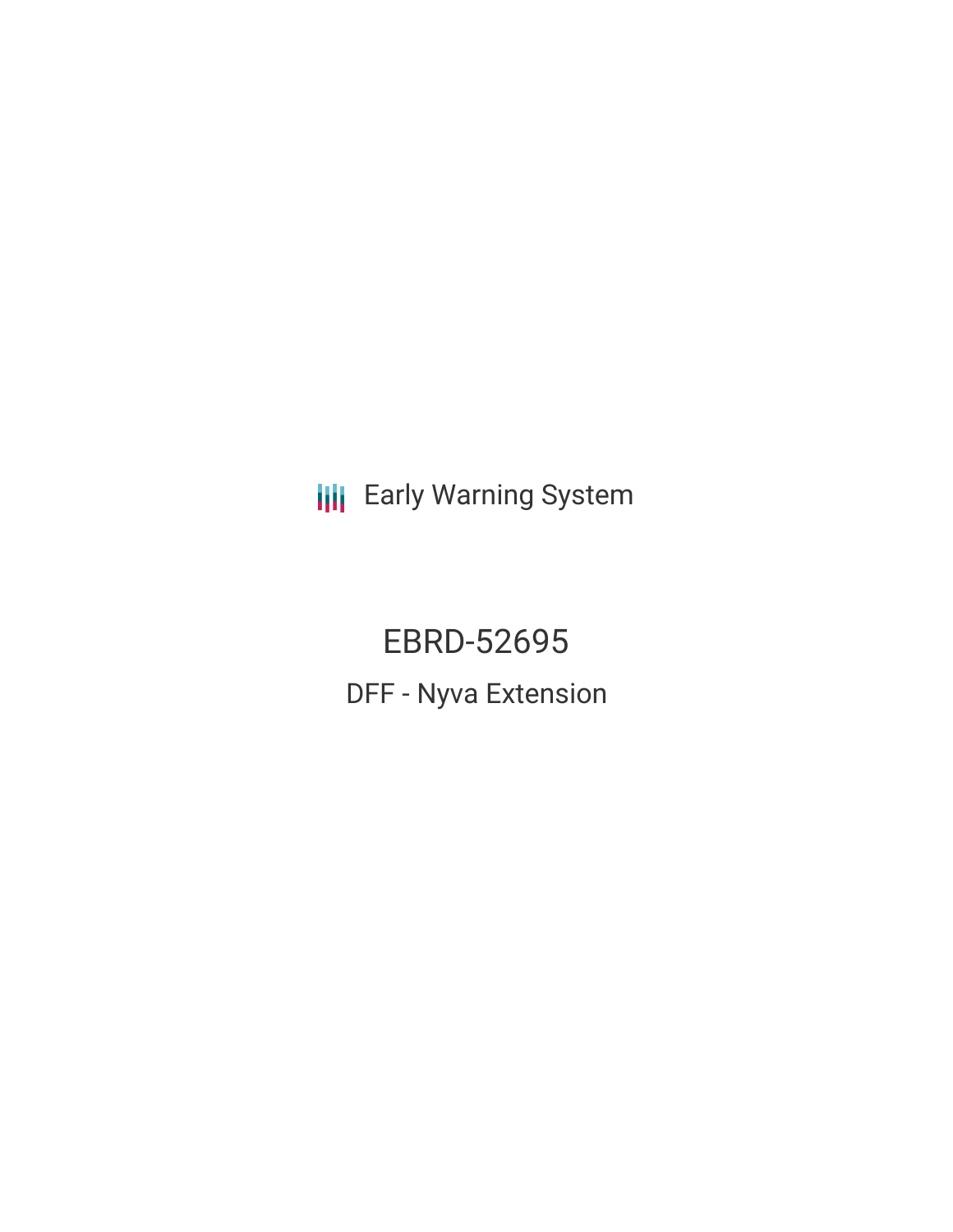

## **Quick Facts**

| <b>Countries</b>              | Ukraine                                                 |
|-------------------------------|---------------------------------------------------------|
| <b>Financial Institutions</b> | European Bank for Reconstruction and Development (EBRD) |
| <b>Status</b>                 | Canceled                                                |
| <b>Bank Risk Rating</b>       | B                                                       |
| <b>Voting Date</b>            | 2021-04-13                                              |
| <b>Borrower</b>               | NYVA PEREYASLAVSHCHYNY LLC                              |
| <b>Sectors</b>                | Agriculture and Forestry, Finance                       |
| <b>Investment Type(s)</b>     | Loan                                                    |
| Loan Amount (USD)             | $$10.00$ million                                        |
| <b>Project Cost (USD)</b>     | $$10.00$ million                                        |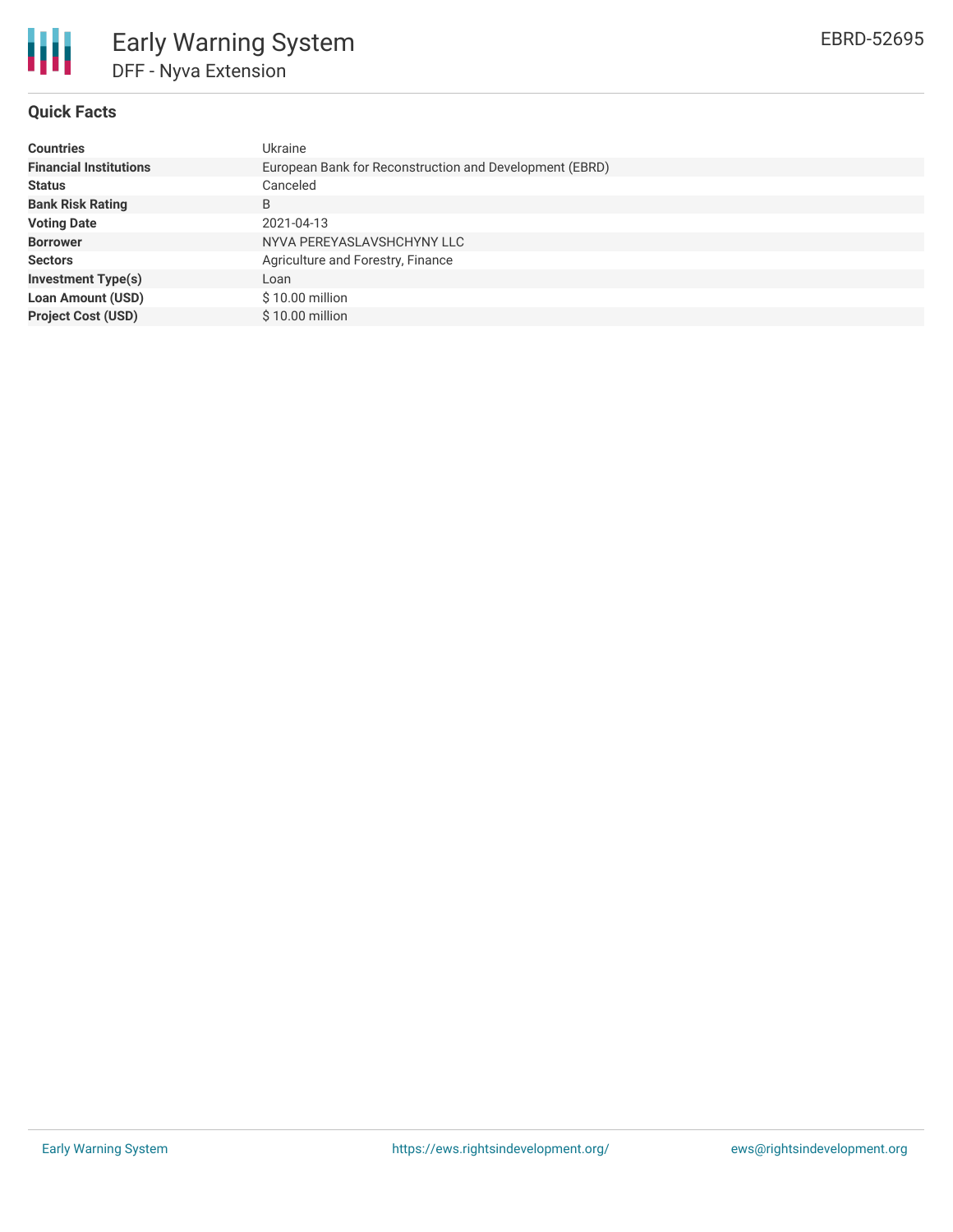

# **Project Description**

Up to USD 10m, six-year senior secured loan to Nyva Pereyaslavshchyny LLC to support long-term investments, including grain storage capacity increase, modernisation of existing feed mill, irrigation systems, and a portion of other agricultural machinery in Ukraine.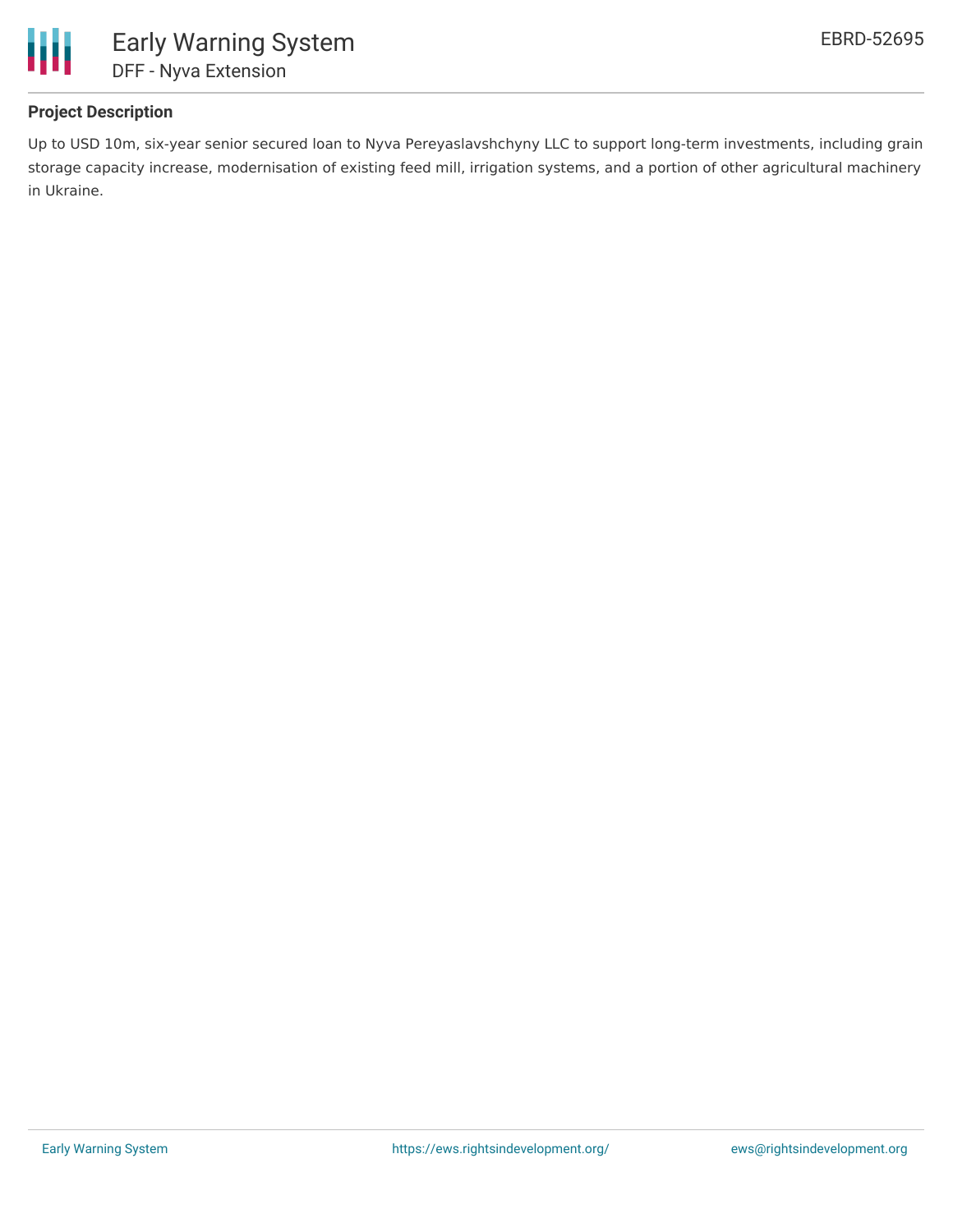

### **Investment Description**

European Bank for Reconstruction and Development (EBRD)